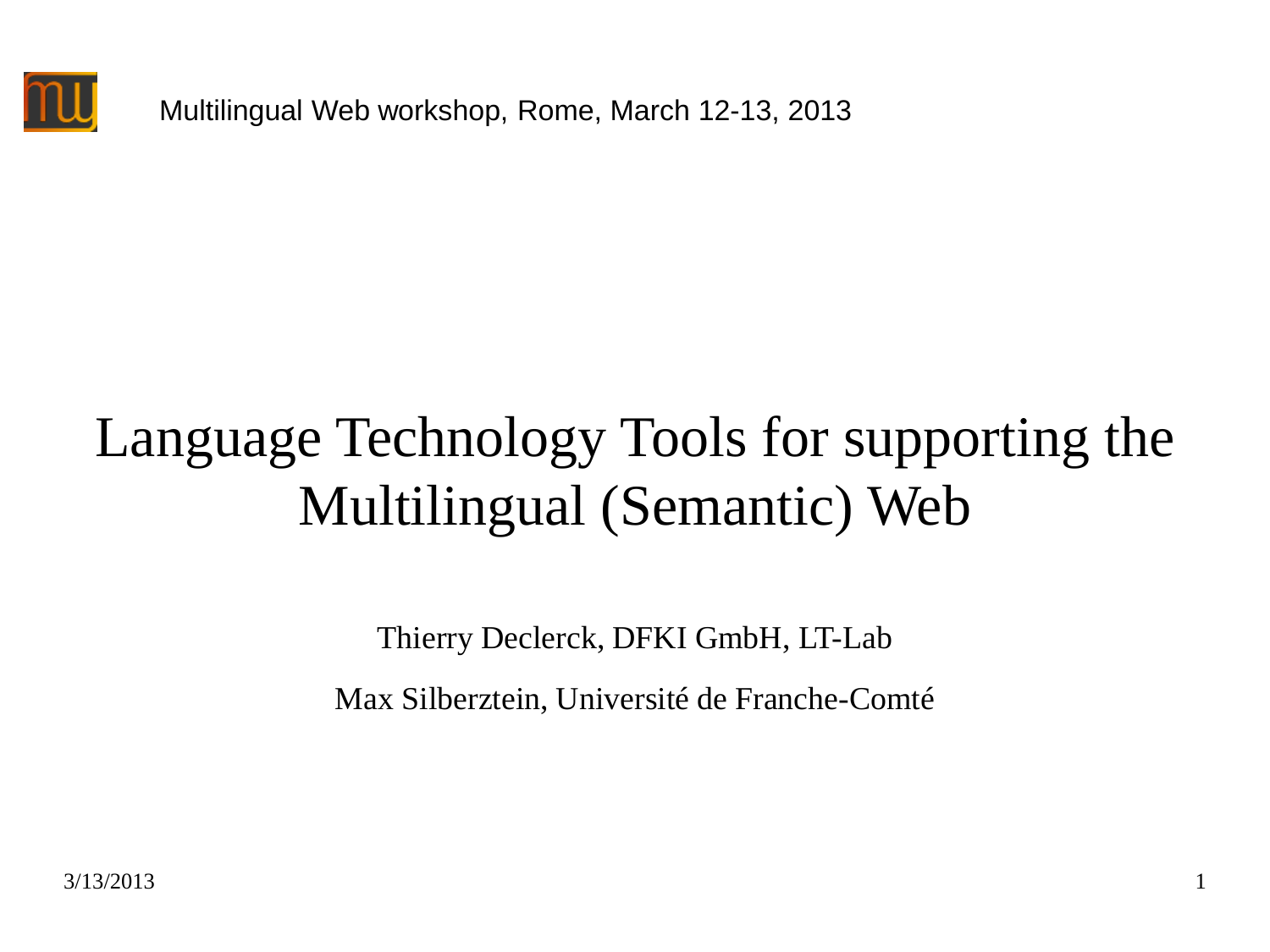# The Web is (partly) Multilingual

- Examples:
	- Multilingual pages
	- Online multilingual dictionaries
	- Online translation tools
	- …
- Differences in term of languages covered
- Not every document available in many languages
- Only few cross-lingual access supported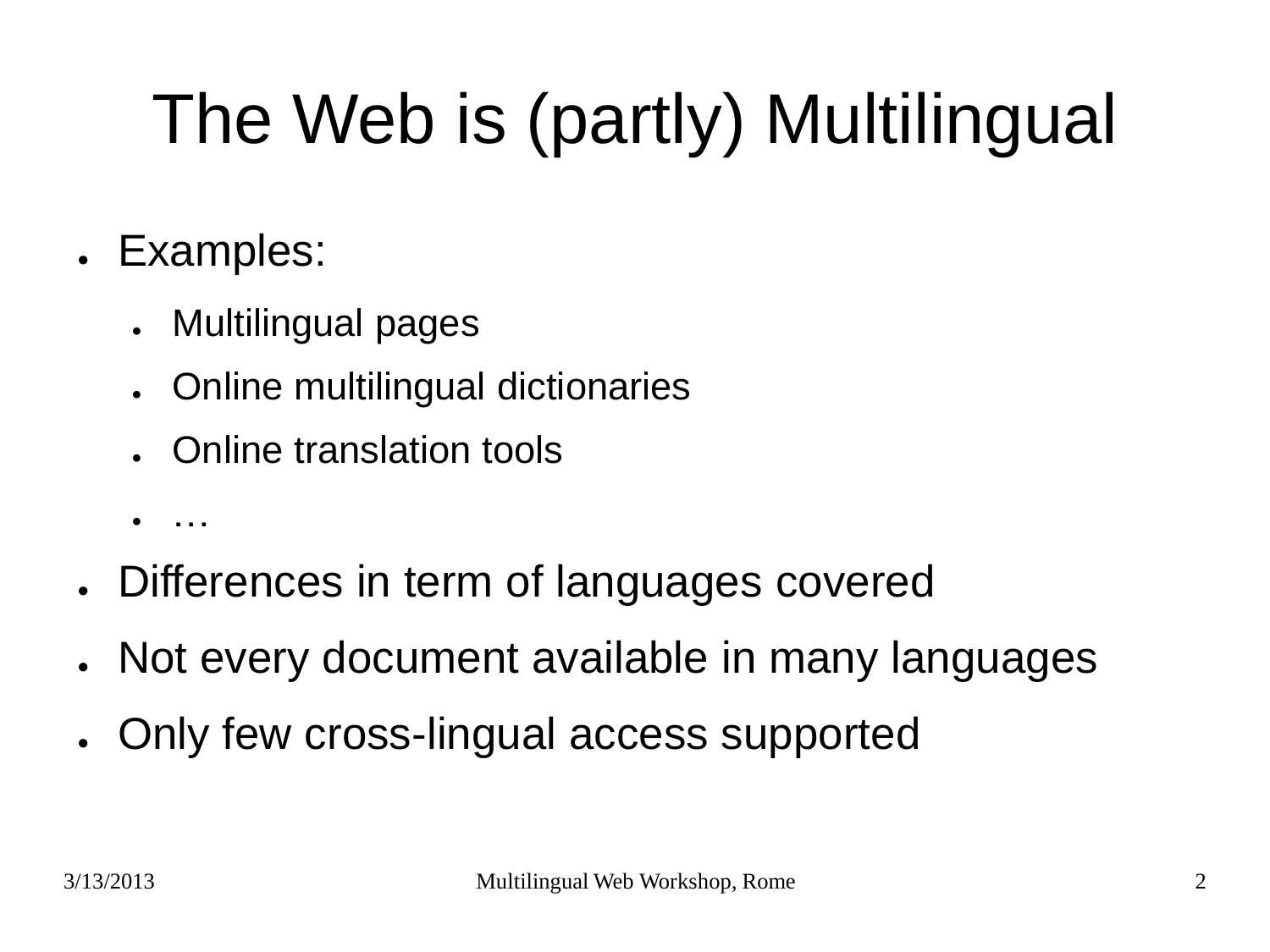## Multilingual Semantic Resources

- Semantic Resources are also available on the Web, which are including multilingual domain specific terms. Examples:
	- TheSoz (Thesaurus Sozialwissenschaften, 8.000 descriptors in English, French, German – plus other multilingual information
	- GICS (Global Industry Classification Standard, 8 languages) or ICB (Industry Classification Benchmark, 14 languages)
	- Gemet (GEneral Multilingual Environmental Thesaurus, 33 languages)
- Some of those resources have to be mapped first to RDF or SKOS in order to be used in Semantic Web/Linked Data scenarios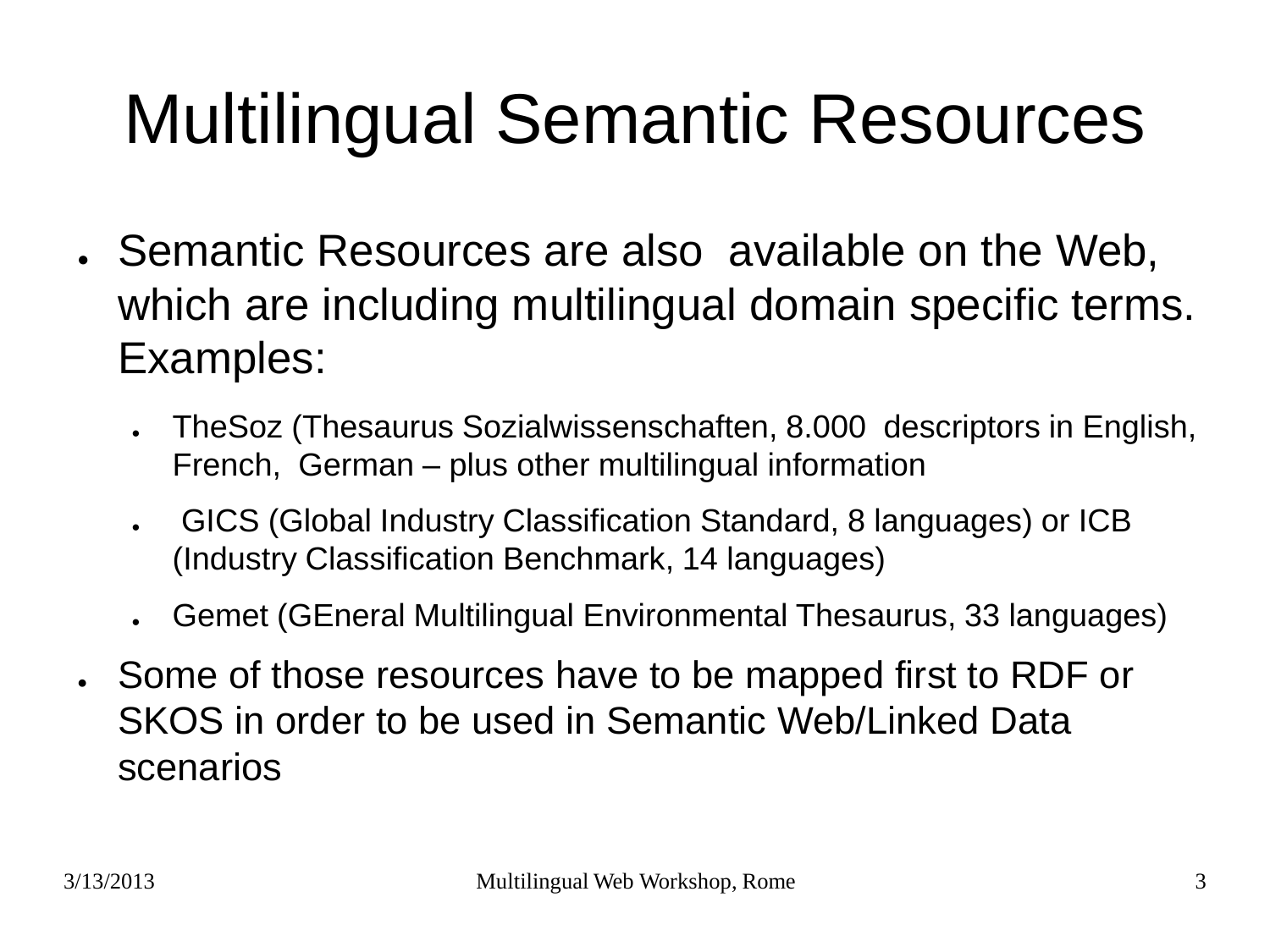### Detailed example: GICS

| <b>Industry</b>      | <b>Supersector</b> | <b>Sector</b>                                         | <b>Subsector</b>                |
|----------------------|--------------------|-------------------------------------------------------|---------------------------------|
| 0001 Oil & Gas       | 0500 Oil & Gas     | 0530 Oil & Gas Producers                              | 0533 Exploration & Production   |
|                      |                    |                                                       | 0537 Integrated Oil & Gas       |
|                      |                    | 0570 Oil Equipment, Services &<br><b>Distribution</b> | 0573 Oil Equipment & Services   |
|                      |                    |                                                       | 0577 Pipelines                  |
|                      |                    | 0580 Alternative Energy                               | 0583 Renewable Energy Equipment |
|                      |                    |                                                       | 0587 Alternative Fuels          |
|                      | 1300 Chemicals     | 1350 Chemicals                                        | 1353 Commodity Chemicals        |
|                      |                    |                                                       | 1357 Specialty Chemicals        |
|                      |                    | 1730 Forestry & Paper                                 | 1733 Forestry                   |
|                      |                    |                                                       | 1737 Paper                      |
|                      |                    | 1750 Industrial Metals & Mining                       | 1753 Aluminum                   |
|                      |                    |                                                       | 1755 Nonferrous Metals          |
| 1000 Basic Materials |                    |                                                       | 47E7 Iron 0 Ctool               |
| Labels<br>Class-Ids  |                    |                                                       |                                 |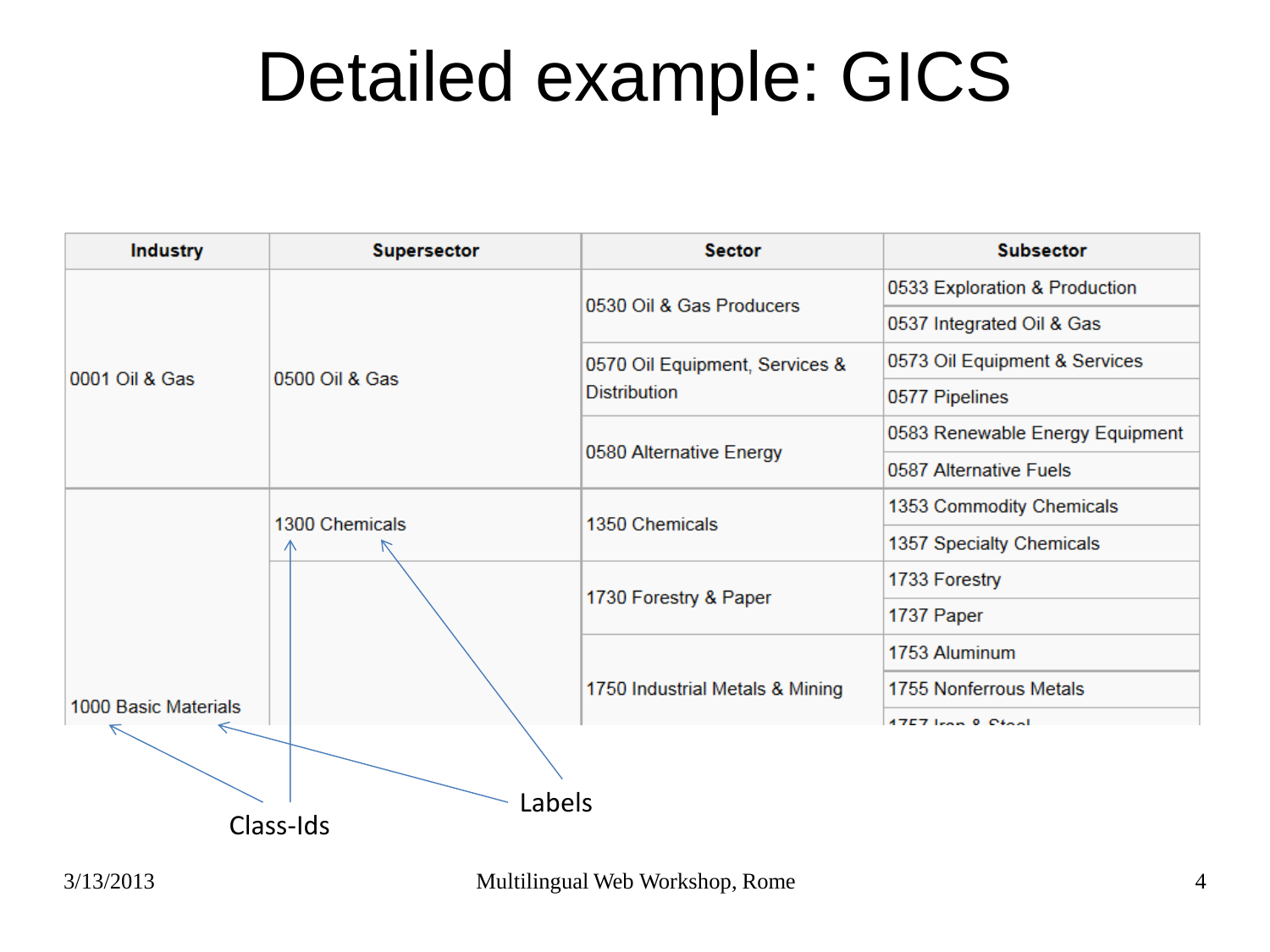## Similar: GICS – showing multilingual labels

#### 1010 Energy (Energía / Energie /…)

- 101010 Energy Equipment & Services (Equipos y Servicios de Energía / Energiezubehör und -dienste /…)
	- 10101010 Oil & Gas Drilling (Perforación de Pozos Petrolíferos y Gasíferos / Erdöl- & Erdgasförderung /… )
		- Drilling contractors or owners of drilling rigs that contract their services for drilling wells
		- . Contratistas de perforación o propietarios de torres de perforación que contratan sus servicios para perforar pozos.
		- . Anbieter von Bohrdiensten oder Eigentümer von Ölförder- und -bohrausrüstungen, die ihre Bohrdienste anbieten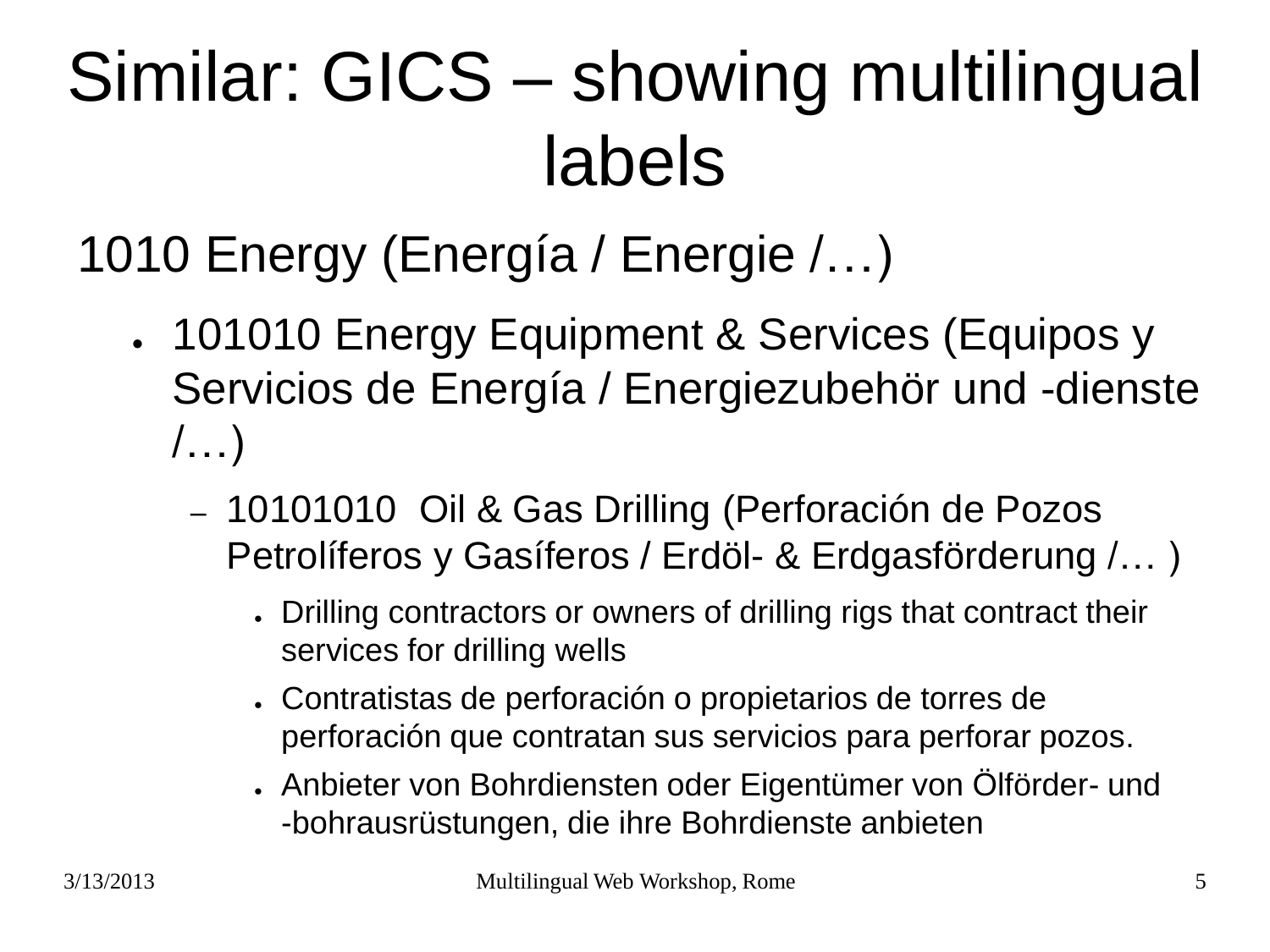#### Towards a Multilingual Linguistic Semantic Web

- Work in Monnet project; also at the basis of the Lemon representation of multilingual content of ontologies, see poster by John McCrae at this workshop and [www.monnet-project.eu.](http://www.monnet-project.eu/) A starting point of this development: Paul Buitelaar et al., LingInfo: Design and Applications of a Model for the Integration of Linguistic Information in Ontologies
- Development of the Linguistic Linked Open Data (LLOD, http://nlp2rdf.lod2.eu/OWLG/llod/llod.png
- Need for a combination of NLP tools and Semantic Representation, for semantic annotation of textual (web) documents. 2 Steps:
	- Linguistic analysis of labels of konowledge sources, results of which to be stored as linguistically analysed labels of elements of knowledge sources (using Lemon as representational means)
	- Application of this combined set of linguistic and semantic data to texts, for a semantic annotation.
- Retrieval of multilingual equivalents of detected semantic objects in text not by applying (only) machine translation algorithms, but by displaying the labels in other languages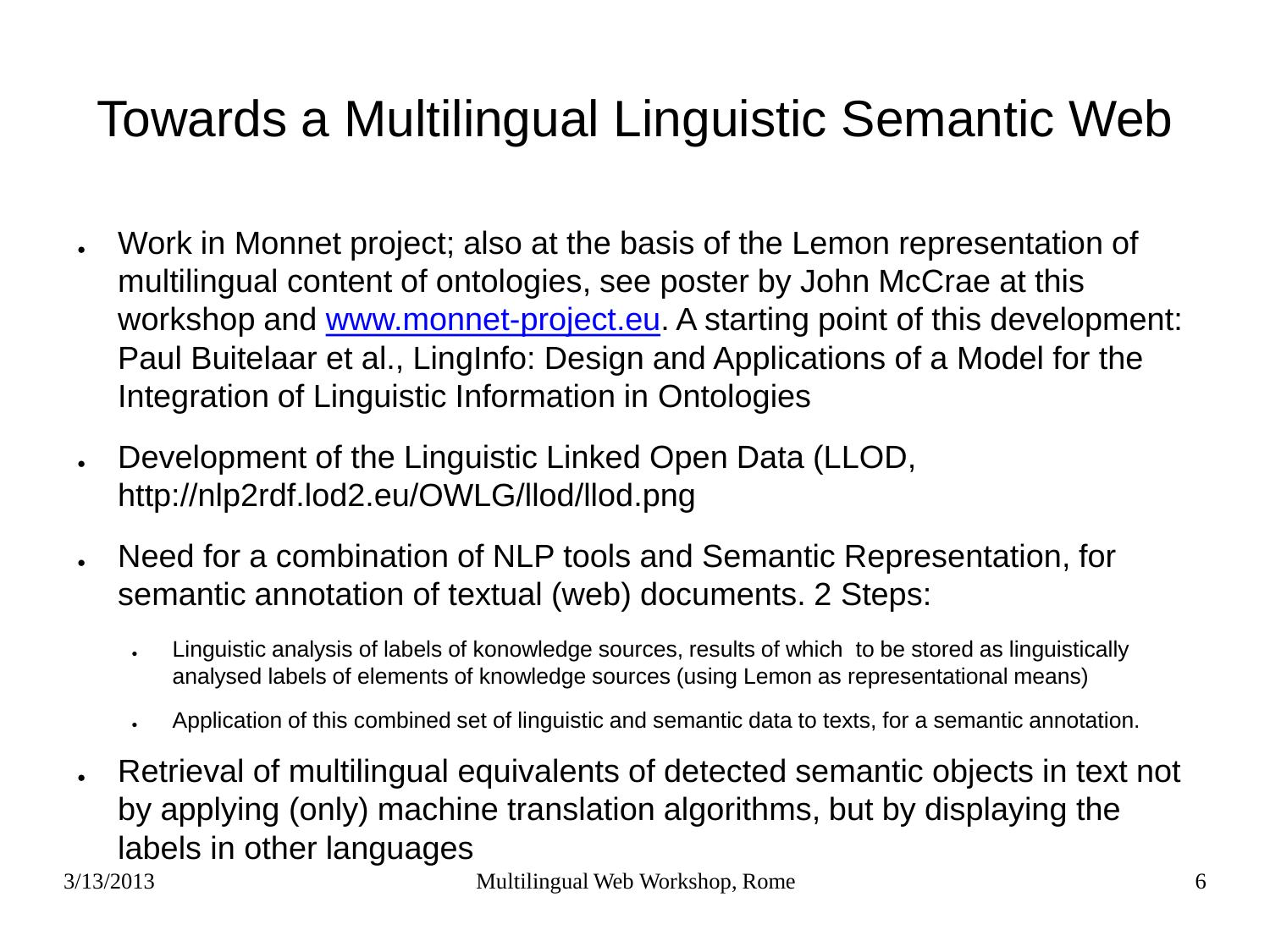## Test with NooJ

- NooJ is a development environment used to construct large-coverage formalized descriptions of natural languages. See www.nooj4nlp.net/
- NooJ supplies tools to describe inflectional and derivational morphology, terminological and spelling variations, vocabulary (simple words, multi-word units and frozen expressions), semi-frozen phenomena (local grammars), syntax (grammars for phrases and full sentences) and semantics (named entity recognition, transformational analysis).
- NooJ is also used as a corpus processing system: it allows users to process sets of (thousands of) text files. Typical operations include indexing morpho-syntactic patterns, frozen or semi-frozen expressions (e.g. technical expressions), lemmatized concordances and performing various statistical studies of the results.
- New version as open source very soon available as the result of the CESAR project (a satellite project of META-NET): Max Silberztein; Tamás Váradi; Marko Tadic‡ Open source multi-platform NooJ for NLP, Coling 2012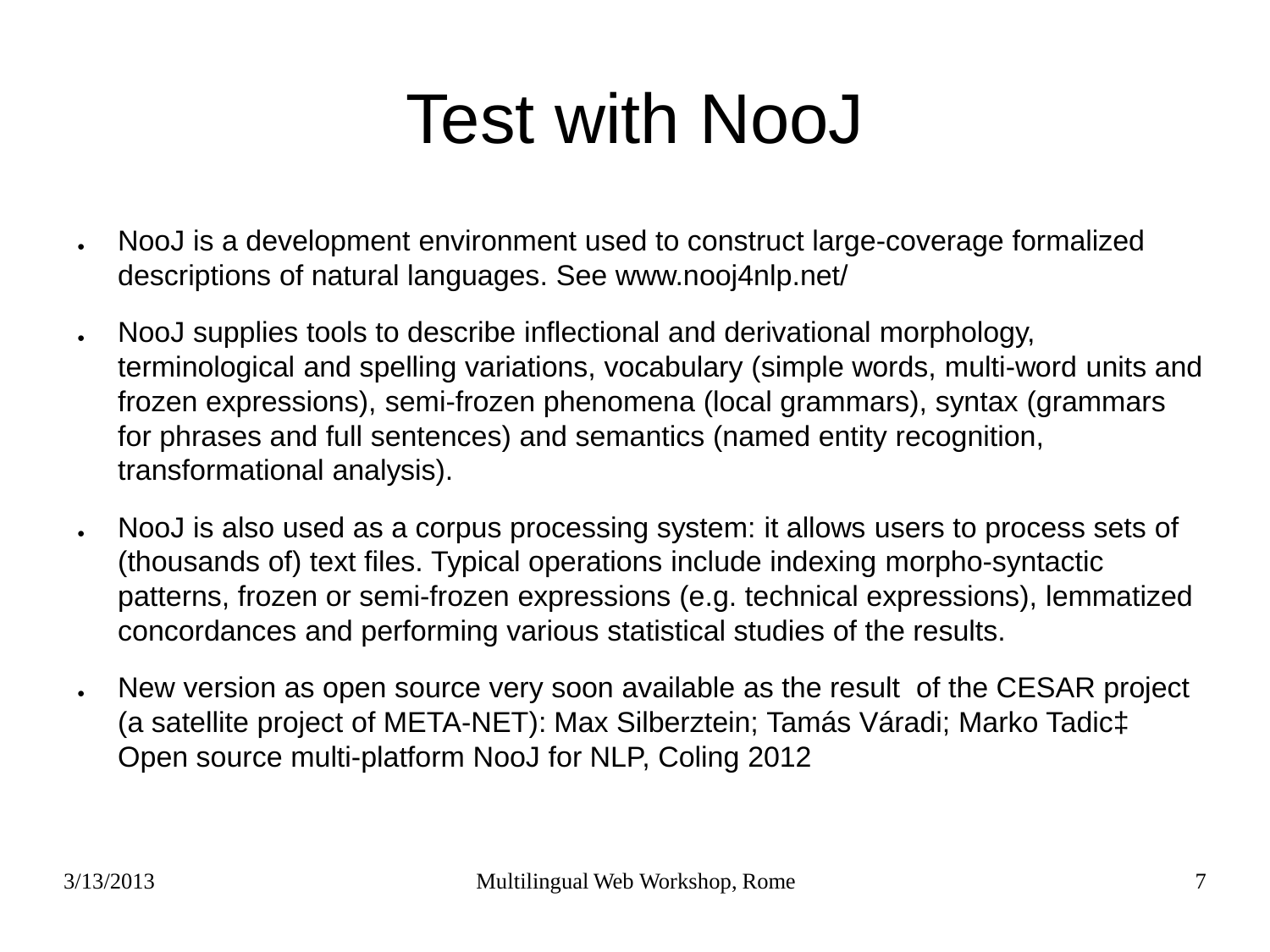## NLP Analysis of Labels

- . Oil & Gas Drilling
	- [NP [Noun Conj Noun Noun] ]
- . Perforación de Pozos Petrolíferos y Gasíferos
	- [NP [Noun Prep Noun Adj Conj Adj ] ]
- Erdöl- & Erdgasförderung
	- **[NP [Noun Conj Noun] ]**
- *Leading to language specific patterns for term recognitions in text*
	- *but need for prior harmonization (i.e "&" => "and", ellipsis resolution, etc)*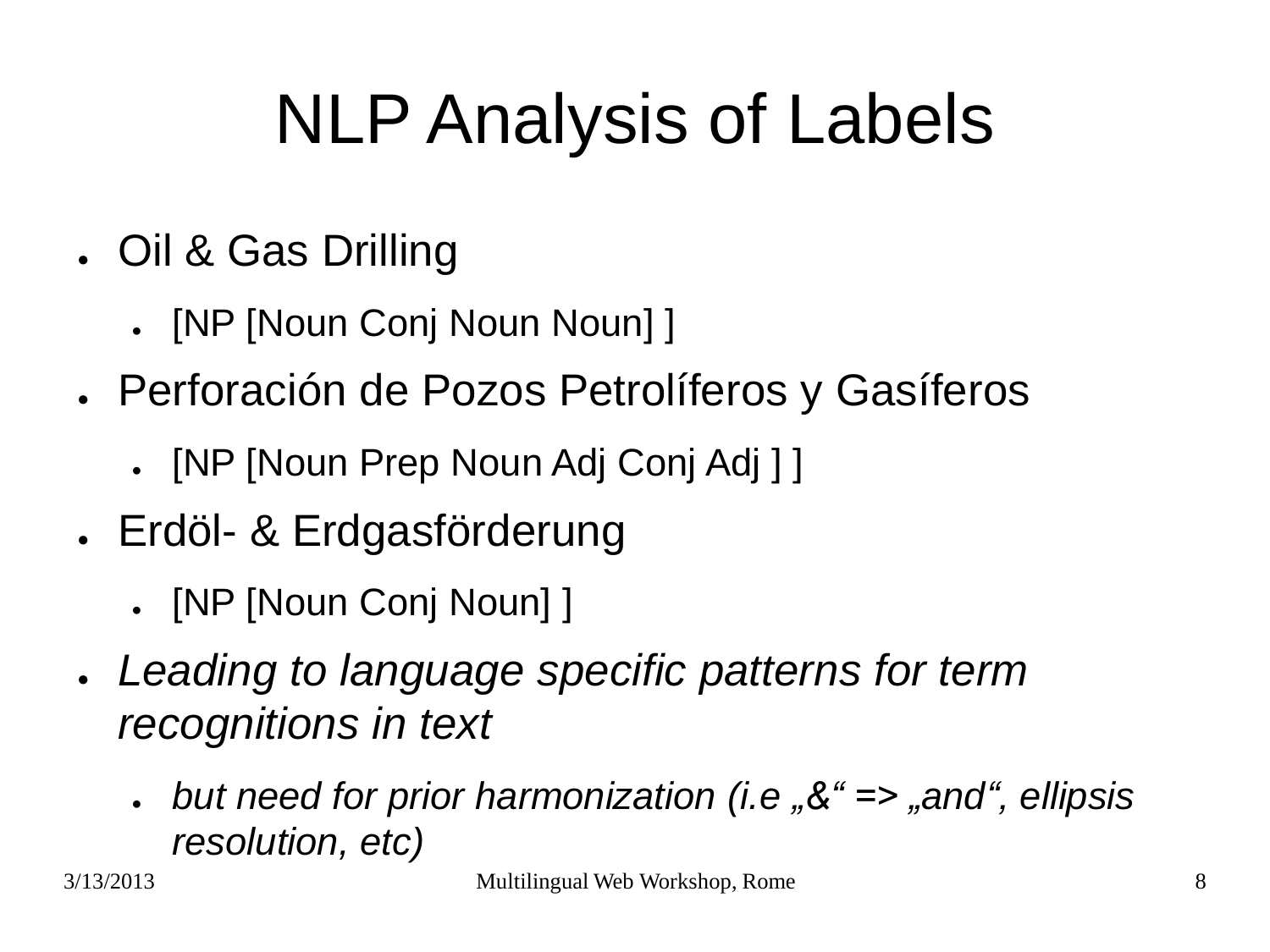## Terminological Expansion of Labels

- Goal: Supporting this way higher coverage of Ontology-Based Information Extraction (OBIE). Example: Erdöl- & Erdgasförderung (*Oil & Gas Drilling*),as the prefLabel, generating automatically alternative Labels:
	- Erdölförderung und Erdgasförderung (*Oil Drilling & Gas Drilling*)
	- Erdölförderung / Ölförderung
	- Erdgasförderung / Gasförderung
	- Förderung von Erdöl / Drilling oil wells
	- Fördertung von Erdas / Drilling gas wells
- Domain Specific Class Ids plus prefLabel and altLabel(s) can be encoded in NooJ grammars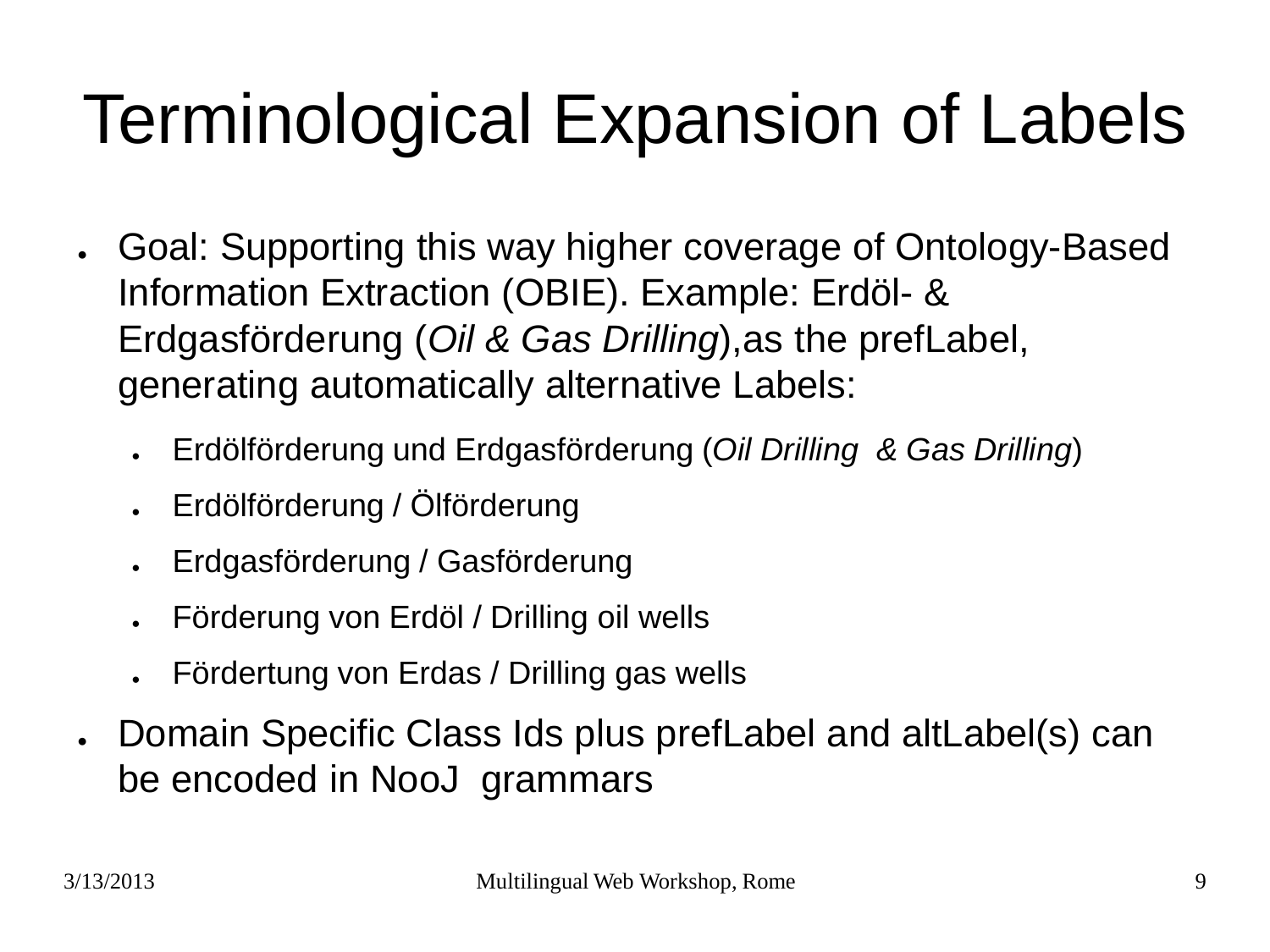## Cross-Lingual Terms Expansion

- Apply the ellipsis resolution cross-lingually to all labels in other languages corresponding to a German hyphen compound
	- Perforación de Pozos Petrolíferos y Gasíferos
		- Perforación de Pozos Petrolíferos y Perforación de Pozos Gasíferos
	- Бурение нефтяных и газовых скважин
		- Бурение нефтяных#скважин и Бурение газовых скважин
- Need for a check due to language specific morphosyntactic properties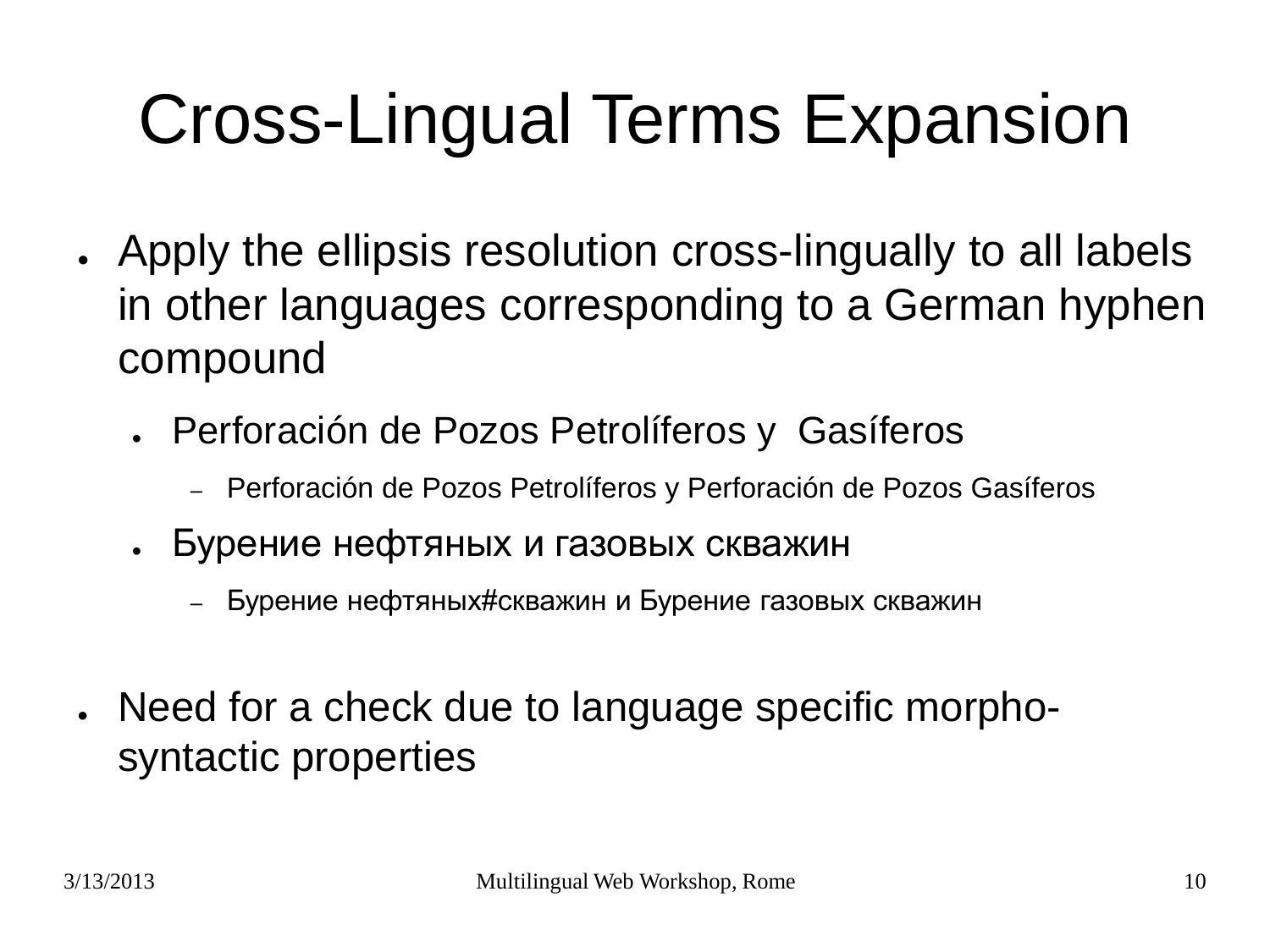## Automatic Generation of OBIE grammars

- Work by Declerck and Buitelaar et al in Monnet (example in NooJ)
	- Input: Ontology/Taxonomy Elements together with prefLabels and altLabels (Either in *Lemon* or directly in NooJ Format)
	- Output: A NooJ grammar that can be directly applied to text.

–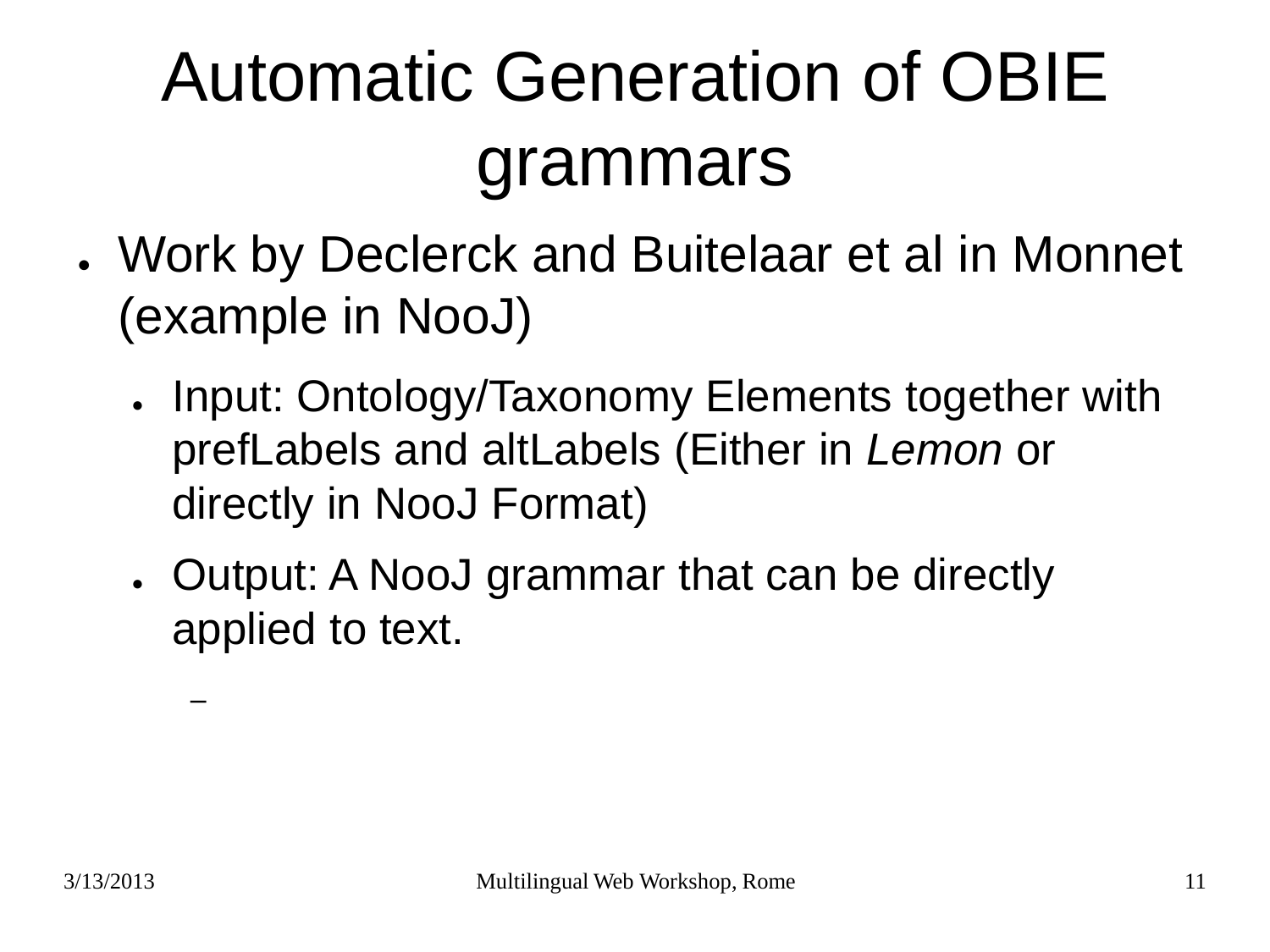## Application of OBIE to Text

- "VUELING es la segunda mayor aerolínea española"
- <GICS ID="20302010" LABEL="Líneas\_Aéreas">
- <ICB Label="Líneas\_aéreas" ID="5751" LEV3="5750" LEV2="5700" LEV1="5000">

*The system can also display all the corresponding terms in the other available languages*